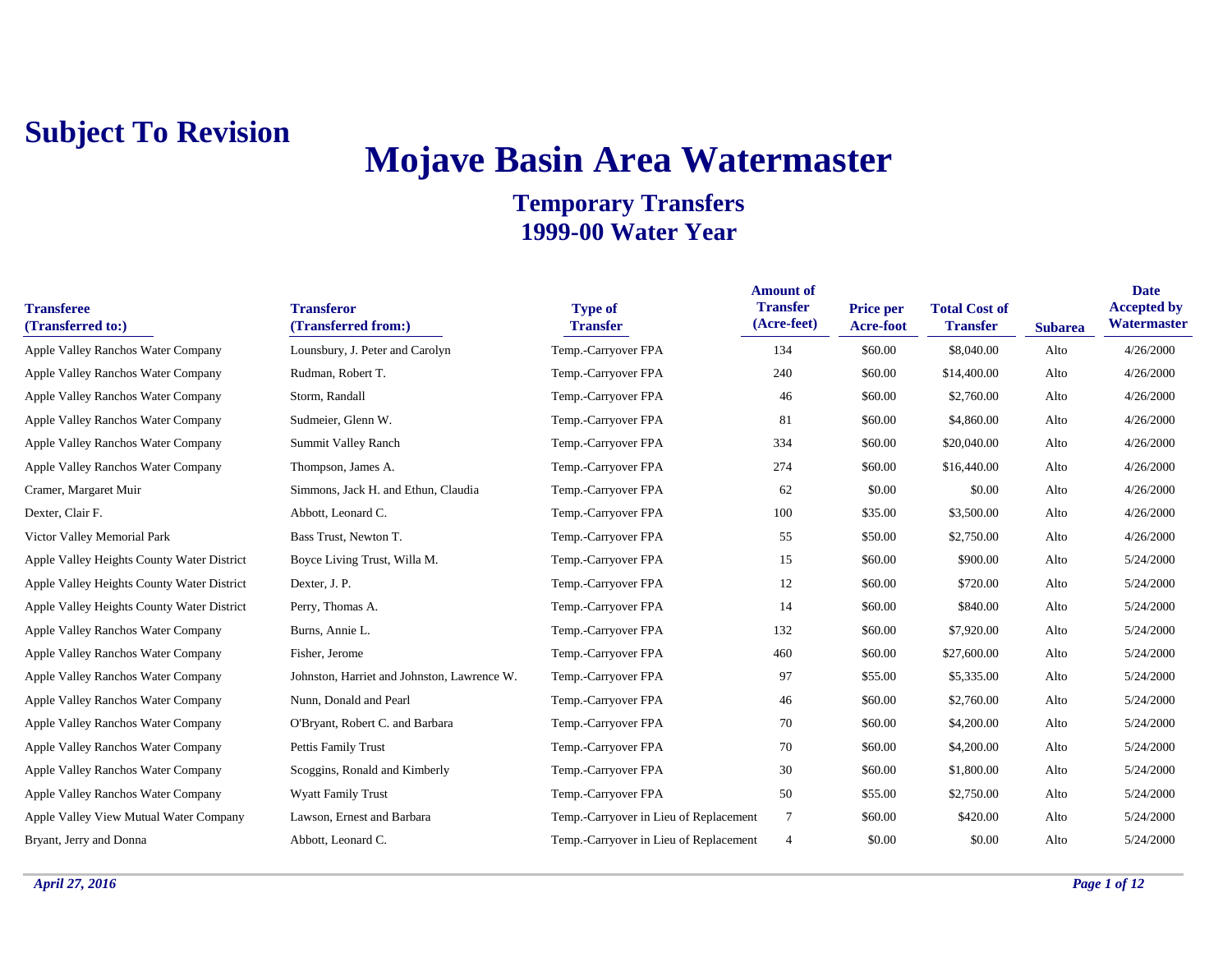# **Mojave Basin Area Watermaster**

| <b>Transferee</b><br>(Transferred to:) | <b>Transferor</b><br>(Transferred from:)    | <b>Type of</b><br><b>Transfer</b>            | <b>Amount of</b><br><b>Transfer</b><br>(Acre-feet) | <b>Price per</b><br><b>Acre-foot</b> | <b>Total Cost of</b><br><b>Transfer</b> | <b>Subarea</b> | <b>Date</b><br><b>Accepted by</b><br>Watermaster |
|----------------------------------------|---------------------------------------------|----------------------------------------------|----------------------------------------------------|--------------------------------------|-----------------------------------------|----------------|--------------------------------------------------|
| Hesperia Water District                | Bass Trust, Newton T.                       | Temp.-Carryover in Lieu of Replacement 350   |                                                    | \$55.00                              | \$19,250.00                             | Alto           | 5/24/2000                                        |
| Hesperia Water District                | Dolch, Robert and Judy                      | Temp.-Carryover in Lieu of Replacement       | 253                                                | \$55.00                              | \$13,915.00                             | Alto           | 5/24/2000                                        |
| Hesperia Water District                | Kemper Campbell Ranch                       | Temp.-Carryover in Lieu of Replacement       | 102                                                | \$55.00                              | \$5,610.00                              | Alto           | 5/24/2000                                        |
| Hesperia Water District                | Rancho Las Flores Ltd. Partnership          | Temp.-Carryover in Lieu of Replacement 3,745 |                                                    | \$35.00                              | \$131,075.00                            | Alto           | 5/24/2000                                        |
| Hesperia Water District                | Thompson, Rodger                            | Temp.-Carryover in Lieu of Replacement       | 22                                                 | \$55.00                              | \$1,210.00                              | Alto           | 5/24/2000                                        |
| Hesperia Water District                | Wackeen, Caesar                             | Temp.-Carryover in Lieu of Replacement       | 446                                                | \$50.00                              | \$22,300.00                             | Alto           | 5/24/2000                                        |
| M. L. J. Corporation                   | Thompson, James A.                          | Temp.-Carryover in Lieu of Replacement       | 38                                                 | \$1.00                               | \$38.00                                 | Alto           | 5/24/2000                                        |
| Mojave Water Agency                    | Rancho Las Flores Ltd. Partnership          | FPA-FPA Purchase Program                     | 59                                                 | \$40.00                              | \$2,360.00                              | Alto           | 5/24/2000                                        |
| San Bernardino County Service Area 64  | San Bernardino County Service Area 42       | Temp.-Carryover in Lieu of Replacement       | 226                                                | \$50.00                              | \$11,300.00                             | Alto           | 5/24/2000                                        |
| San Bernardino County Service Area 64  | <b>Silver Lakes Association</b>             | Temp.-Carryover in Lieu of Replacement       | 109                                                | \$50.00                              | \$5,450.00                              | Alto           | 5/24/2000                                        |
| San Bernardino County Service Area 70C | <b>Silver Lakes Association</b>             | Temp.-Carryover in Lieu of Replacement       | 134                                                | \$50.00                              | \$6,700.00                              | Alto           | 5/24/2000                                        |
| San Bernardino County Service Area 70J | Lake Arrowhead Community Services District  | Temp.-Carryover in Lieu of Replacement       | 273                                                | \$50.00                              | \$13,650.00                             | Alto           | 5/24/2000                                        |
| San Bernardino County Service Area 70J | <b>Silver Lakes Association</b>             | Temp.-Carryover in Lieu of Replacement       | 257                                                | \$50.00                              | \$12,850.00                             | Alto           | 5/24/2000                                        |
| San Bernardino County Service Area 70L | Lake Arrowhead Community Services District  | Temp.-Carryover in Lieu of Replacement       | 88                                                 | \$50.00                              | \$4,400.00                              | Alto           | 5/24/2000                                        |
| Southdown California Cement, L.L.C.    | Agcon, Inc.                                 | Temp.-Carryover in Lieu of Replacement       | 165                                                | \$55.00                              | \$9,075.00                              | Alto           | 5/24/2000                                        |
| Southdown California Cement, L.L.C.    | Hi-Grade Materials Company                  | Temp.-Carryover in Lieu of Replacement       | 104                                                | \$55.00                              | \$5,720.00                              | Alto           | 5/24/2000                                        |
| Southdown California Cement, L.L.C.    | Riverside Cement Company - Oro Grande Plant | Temp.-Carryover in Lieu of Replacement       | 108                                                | \$55.00                              | \$5,940.00                              | Alto           | 5/24/2000                                        |
| Southdown California Cement, L.L.C.    | Thompson, Rodger                            | Temp.-Carryover in Lieu of Replacement       | 22                                                 | \$55.00                              | \$1,210.00                              | Alto           | 5/24/2000                                        |
| Southern California Water Company      | CDFG - Mojave Narrows Regional Park         | Temp.-Carryover FPA                          | 111                                                | \$0.00                               | \$0.00                                  | Alto           | 5/24/2000                                        |
| Southern California Water Company      | Ormsby, Harry G.                            | Temp.-Carryover in Lieu of Replacement       | 41                                                 | \$55.00                              | \$2,255.00                              | Alto           | 5/24/2000                                        |
| Southern California Water Company      | Riverside Cement Company - Oro Grande Plant | Temp.-Carryover in Lieu of Replacement       | 60                                                 | \$55.00                              | \$3,300.00                              | Alto           | 5/24/2000                                        |
| Southern California Water Company      | Thrasher, Gary                              | Temp.-Carryover in Lieu of Replacement       | 100                                                | \$55.00                              | \$5,500.00                              | Alto           | 5/24/2000                                        |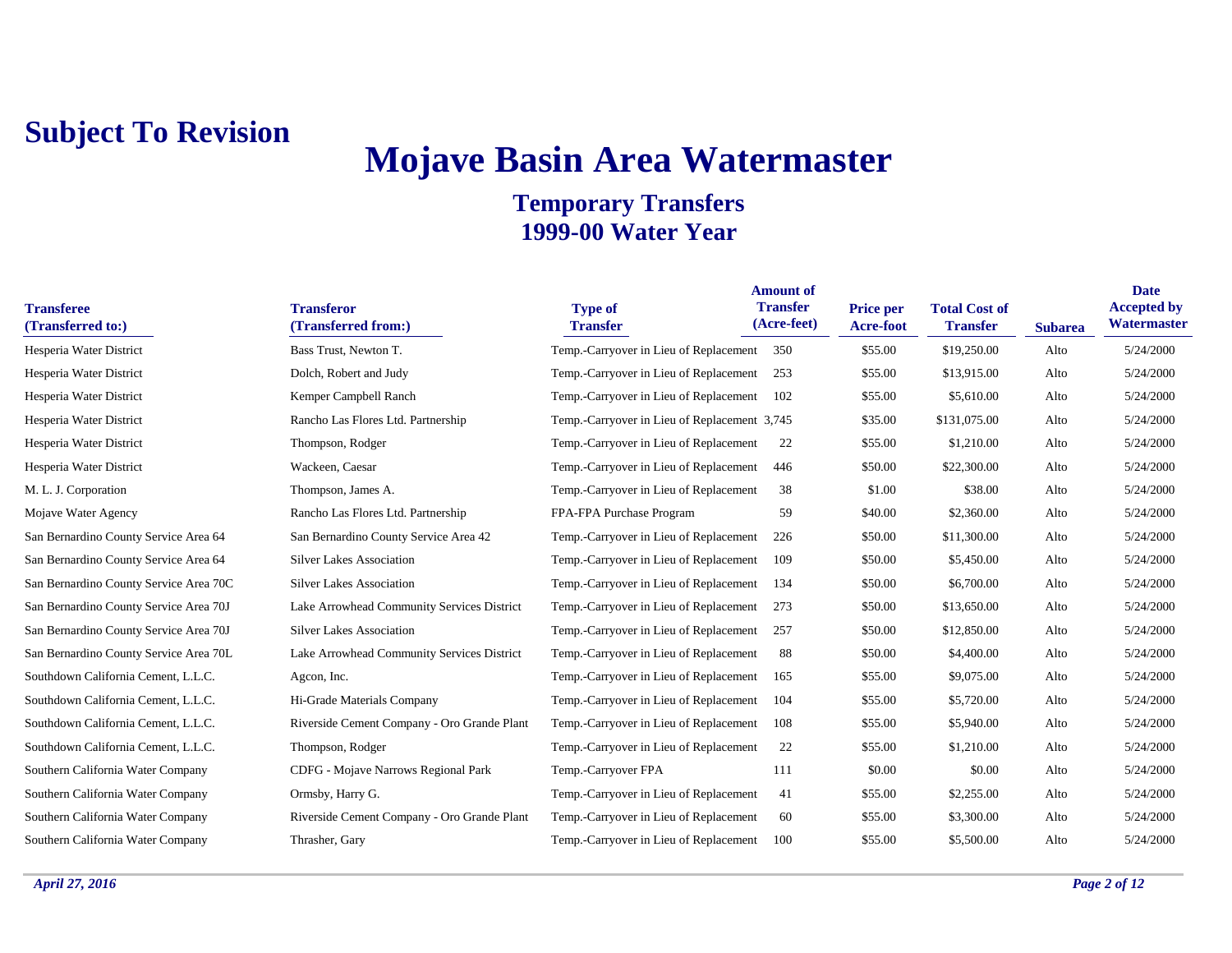# **Mojave Basin Area Watermaster**

| <b>Transferee</b><br>(Transferred to:)   | <b>Transferor</b><br>(Transferred from:)   | <b>Type of</b><br><b>Transfer</b>      | <b>Amount of</b><br><b>Transfer</b><br>(Acre-feet) | Price per<br><b>Acre-foot</b> | <b>Total Cost of</b><br><b>Transfer</b> | <b>Subarea</b> | <b>Date</b><br><b>Accepted by</b><br>Watermaster |
|------------------------------------------|--------------------------------------------|----------------------------------------|----------------------------------------------------|-------------------------------|-----------------------------------------|----------------|--------------------------------------------------|
| Spring Valley Lake Country Club          | Western Water Company                      | Temp.-Carryover in Lieu of Replacement | 49                                                 | \$55.00                       | \$2,695.00                              | Alto           | 5/24/2000                                        |
| Thunderbird County Water District        | Thomas Farms                               | Temp.-Carryover in Lieu of Replacement | 21                                                 | \$55.00                       | \$1,155.00                              | Alto           | 5/24/2000                                        |
| Victor Valley Community College District | Thomas Farms                               | Temp.-Carryover in Lieu of Replacement | -89                                                | \$55.00                       | \$4,895.00                              | Alto           | 5/24/2000                                        |
| Victor Valley Water District             | Cramer, Margaret Muir                      | Temp.-Carryover FPA                    | 224                                                | \$35.00                       | \$7,840.00                              | Alto           | 5/24/2000                                        |
| Victor Valley Water District             | Holway, C. Robert                          | Temp.-Carryover FPA                    | 46                                                 | \$35.00                       | \$1,610.00                              | Alto           | 5/24/2000                                        |
| Victor Valley Water District             | <b>HP</b> Development Company              | Temp.-Carryover FPA                    | 371                                                | \$35.00                       | \$12,985.00                             | Alto           | 5/24/2000                                        |
| Victor Valley Water District             | Hrubik, Thomas A.                          | Temp.-Carryover FPA                    |                                                    | \$35.00                       | \$245.00                                | Alto           | 5/24/2000                                        |
| Victor Valley Water District             | Longman, Jack                              | Temp.-Carryover FPA                    | 2                                                  | \$35.00                       | \$70.00                                 | Alto           | 5/24/2000                                        |
| Victor Valley Water District             | Thomas Farms                               | Temp.-Carryover FPA                    | 78                                                 | \$35.00                       | \$2,730.00                              | Alto           | 5/24/2000                                        |
| Victor Valley Water District             | Vail, Joseph B. and Paula E.               | Temp.-Carryover FPA                    | 99                                                 | \$35.00                       | \$3,465.00                              | Alto           | 5/24/2000                                        |
| Victor Valley Water District             | Wakula, John and Helen                     | Temp.-Carryover FPA                    | 152                                                | \$35.00                       | \$5,320.00                              | Alto           | 5/24/2000                                        |
| Victor Valley Water District             | Western Water Company                      | Temp.-Carryover FPA                    | 2,338                                              | \$35.00                       | \$81,830.00                             | Alto           | 5/24/2000                                        |
| Apple Valley Ranchos Water Company       | Apple Valley Country Club                  | Temp.-Carryover FPA                    | 337                                                | \$55.00                       | \$18,535.00                             | Alto           | 7/26/2000                                        |
| Apple Valley Ranchos Water Company       | <b>Apple Valley Development</b>            | Temp.-Carryover FPA                    | 213                                                | \$55.00                       | \$11,715.00                             | Alto           | 7/26/2000                                        |
| Apple Valley Ranchos Water Company       | Apple Valley, Town Of                      | Temp.-Carryover FPA                    | 239                                                | \$45.00                       | \$10,755.00                             | Alto           | 7/26/2000                                        |
| Apple Valley Ranchos Water Company       | Brown, Bobby G. and Valeria R.             | Temp.-Carryover FPA                    | 31                                                 | \$60.00                       | \$1,860.00                              | Alto           | 7/26/2000                                        |
| Apple Valley Ranchos Water Company       | Lake Arrowhead Community Services District | Temp.-Carryover FPA                    | 166                                                | \$60.00                       | \$9,960.00                              | Alto           | 7/26/2000                                        |
| Apple Valley Ranchos Water Company       | Low, Dean                                  | Temp.-Carryover FPA                    | 320                                                | \$55.00                       | \$17,600.00                             | Alto           | 7/26/2000                                        |
| Apple Valley Ranchos Water Company       | Vogler, et al.                             | Temp.-Carryover FPA                    | 44                                                 | \$60.00                       | \$2,640.00                              | Alto           | 7/26/2000                                        |
| Victor Valley Water District             | CalMat Company                             | Temp.-Carryover FPA                    | 469                                                | \$35.00                       | \$16,415.00                             | Alto           | 7/26/2000                                        |
| Victor Valley Water District             | Pittman, Leroy W.                          | Temp.-Carryover FPA                    | 118                                                | \$35.00                       | \$4,130.00                              | Alto           | 7/26/2000                                        |
| Apple Valley Ranchos Water Company       | Parker Revocable Trust, D. E. and G. J.    | Temp.-Carryover FPA                    |                                                    | \$55.00                       | \$385.00                                | Alto           | 9/27/2000                                        |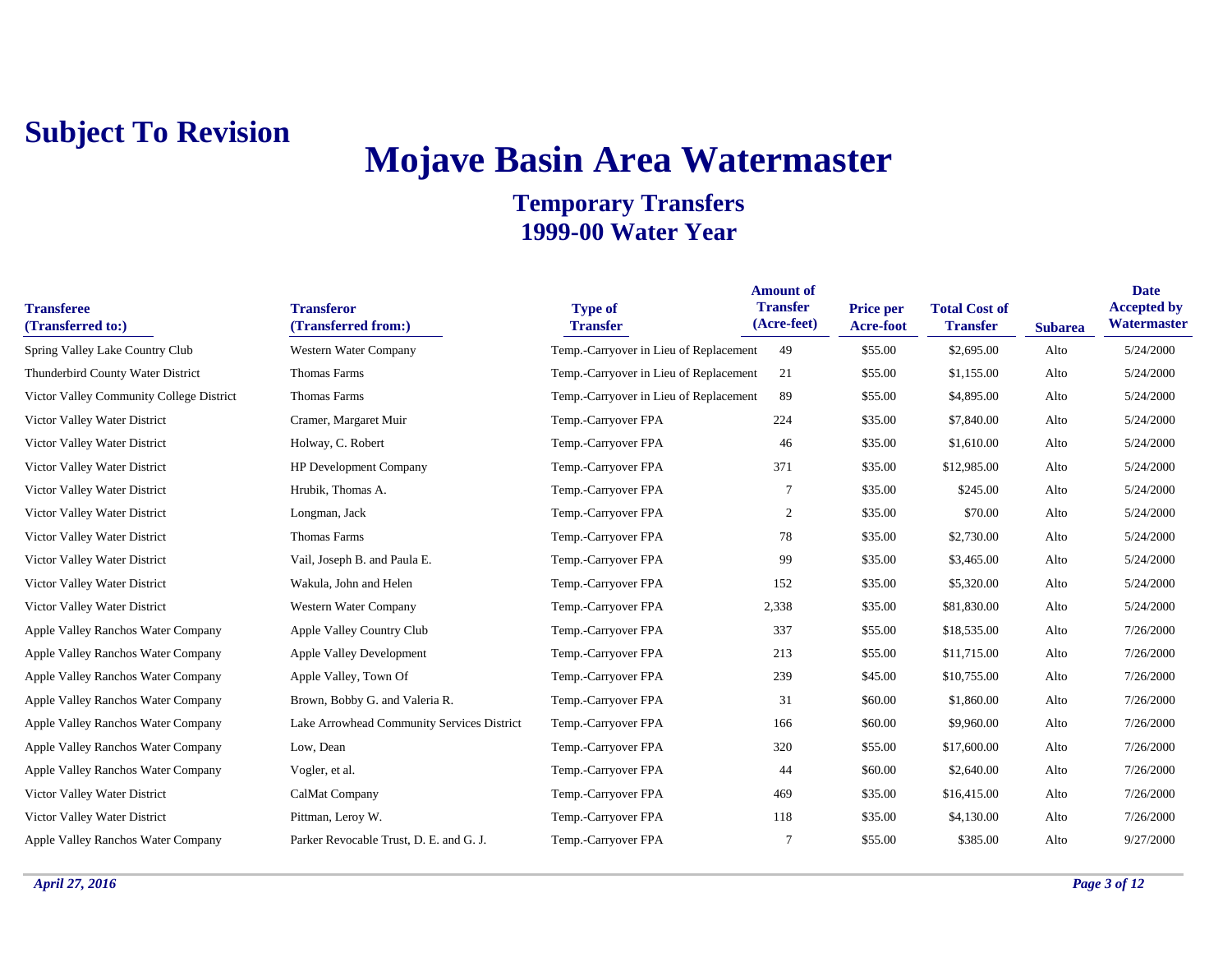## **Mojave Basin Area Watermaster**

| <b>Transferee</b><br>(Transferred to:) | <b>Transferor</b><br>(Transferred from:) | <b>Type of</b><br><b>Transfer</b> | <b>Amount of</b><br><b>Transfer</b><br>(Acre-feet) | <b>Price per</b><br>Acre-foot | <b>Total Cost of</b><br><b>Transfer</b> | <b>Subarea</b> | <b>Date</b><br><b>Accepted by</b><br>Watermaster |
|----------------------------------------|------------------------------------------|-----------------------------------|----------------------------------------------------|-------------------------------|-----------------------------------------|----------------|--------------------------------------------------|
| Apple Valley Ranchos Water Company     | Van Leeuwen Family Trust                 | Temp.-Carryover FPA               | 48                                                 | \$35.00                       | \$1,680.00                              | Alto           | 9/27/2000                                        |
| Hamilton, et al.                       | Bastianon, Remo E.                       | Temp.-Carryover FPA               | 55                                                 | \$25.00                       | \$1,375.00                              | Alto           | 9/27/2000                                        |
| Victor Valley Water District           | Polich. Lee and Donna                    | Temp.-Carryover FPA               | 52                                                 | \$35.00                       | \$1,820.00                              | Alto           | 9/27/2000                                        |
| West, Jimmie E. and Nancy D.           | Van Leeuwen Family Trust                 | Temp.-Carryover FPA               | 125                                                | \$0.00                        | \$0.00                                  | Alto           | 9/27/2000                                        |
|                                        |                                          | Alto Subtotal (70)                | 14,846                                             |                               | \$639,053.00                            |                |                                                  |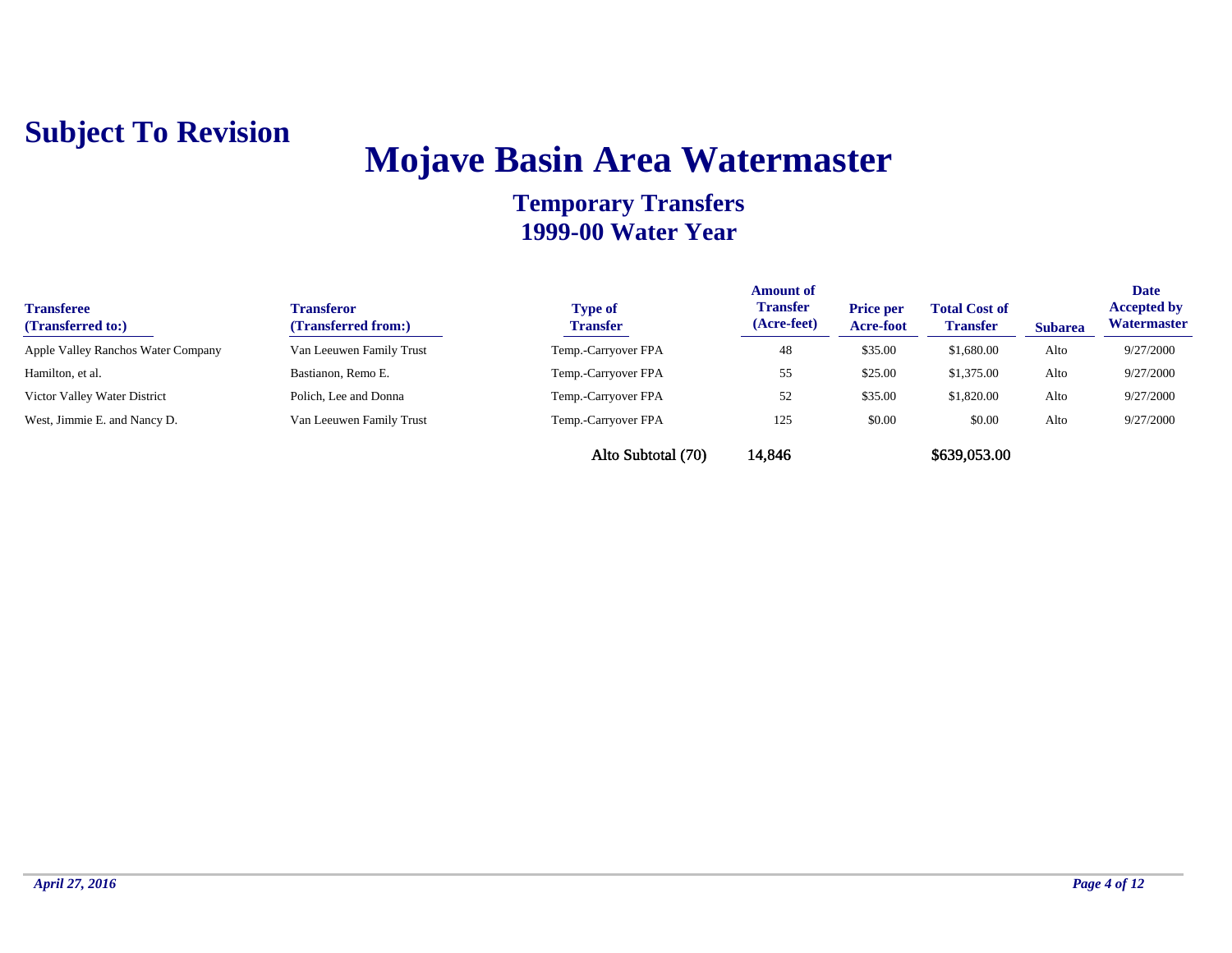## **Mojave Basin Area Watermaster**

| <b>Transferee</b><br>(Transferred to:)     | <b>Transferor</b><br>(Transferred from:) | <b>Type of</b><br><b>Transfer</b>      | <b>Amount of</b><br><b>Transfer</b><br>(Acre-feet) | Price per<br><b>Acre-foot</b> | <b>Total Cost of</b><br><b>Transfer</b> | <b>Subarea</b> | <b>Date</b><br><b>Accepted by</b><br>Watermaster |
|--------------------------------------------|------------------------------------------|----------------------------------------|----------------------------------------------------|-------------------------------|-----------------------------------------|----------------|--------------------------------------------------|
| Daggett Community Services District        | Haigh, Whilldyn and Margaret             | Temp.-FPA                              | 26                                                 | \$25.00                       | \$650.00                                | Baja           | 4/26/2000                                        |
| Daggett Community Services District        | Haigh, Whilldyn and Margaret             | Temp.-Carryover FPA                    | 26                                                 | \$25.00                       | \$650.00                                | Baja           | 4/26/2000                                        |
| <b>Daggett Community Services District</b> | Western Horizon Associates, Inc.         | Temp.-FPA                              | 75                                                 | \$25.00                       | \$1,875.00                              | Baja           | 4/26/2000                                        |
| Docimo, Allen and Kathryn                  | Weber, F. R. and Junell                  | Temp.-Carryover FPA                    | 9                                                  | \$30.00                       | \$270.00                                | Baja           | 4/26/2000                                        |
| Docimo, Allen and Kathryn                  | Weber, F. R. and Junell                  | Temp.-FPA                              | 77                                                 | \$30.00                       | \$2,310.00                              | Baja           | 4/26/2000                                        |
| Felix, Alan E. and Carol L.                | Western Horizon Associates, Inc.         | Temp.-Carryover FPA                    | 15                                                 | \$25.00                       | \$375.00                                | Baja           | 4/26/2000                                        |
| Lake Jodie Property Owners Association     | Weber, F. R. and Junell                  | Temp.-Carryover FPA                    | 65                                                 | \$30.00                       | \$1,950.00                              | Baja           | 4/26/2000                                        |
| Leshin, Connie and Sol                     | Southern California Edison Company       | Temp.-Carryover FPA                    | 500                                                | \$7.50                        | \$3,750.00                              | Baja           | 4/26/2000                                        |
| Calico Lakes Homeowners Association        | Martin, Michael D. and Arlene D.         | Temp.-Carryover in Lieu of Replacement | 12                                                 | \$0.00                        | \$0.00                                  | Baja           | 5/24/2000                                        |
| Cheyenne Lake, Inc.                        | Western Horizon Associates, Inc.         | Temp.-Carryover in Lieu of Replacement | 95                                                 | \$20.00                       | \$1,900.00                              | Baja           | 5/24/2000                                        |
| Chuang, Marshal                            | New Springs Limited Partnership          | Temp.-Carryover FPA                    | 12                                                 | \$15.00                       | \$180.00                                | Baja           | 5/24/2000                                        |
| Chuang, Marshal                            | New Springs Limited Partnership          | Temp.-Carryover in Lieu of Replacement | 8                                                  | \$15.00                       | \$120.00                                | Baja           | 5/24/2000                                        |
| Katcher, August M. and Marceline           | Parker, George R.                        | Temp.-Carryover in Lieu of Replacement | 3                                                  | \$25.00                       | \$75.00                                 | Baja           | 5/24/2000                                        |
| Lake Wainani Owners Association            | Western Horizon Associates, Inc.         | Temp.-Carryover FPA                    | 20                                                 | \$30.00                       | \$600.00                                | Baja           | 5/24/2000                                        |
| Mojave Water Agency                        | Barak, Richard                           | Carryover-FPA Purchase Program         | 5                                                  | \$40.00                       | \$200.00                                | Baja           | 5/24/2000                                        |
| Mojave Water Agency                        | Brown, Ronald A.                         | Carryover-FPA Purchase Program         | 58                                                 | \$40.00                       | \$2,320.00                              | Baja           | 5/24/2000                                        |
| Mojave Water Agency                        | Carter, John Thomas                      | Carryover-FPA Purchase Program         | 14                                                 | \$40.00                       | \$560.00                                | Baja           | 5/24/2000                                        |
| Mojave Water Agency                        | Cho Brothers Ranch                       | Carryover-FPA Purchase Program         | 3                                                  | \$40.00                       | \$120.00                                | Baja           | 5/24/2000                                        |
| Mojave Water Agency                        | Harter, Joe and Sue                      | Carryover-FPA Purchase Program         | 71                                                 | \$40.00                       | \$2,840.00                              | Baja           | 5/24/2000                                        |
| Mojave Water Agency                        | Hilarides, Frank                         | Carryover-FPA Purchase Program         | 37                                                 | \$40.00                       | \$1,480.00                              | Baja           | 5/24/2000                                        |
| Mojave Water Agency                        | Hutchison, William O.                    | Carryover-FPA Purchase Program         | 57                                                 | \$40.00                       | \$2,280.00                              | Baja           | 5/24/2000                                        |
| Mojave Water Agency                        | Kasner, Robert                           | Carryover-FPA Purchase Program         | 184                                                | \$40.00                       | \$7,360.00                              | Baja           | 5/24/2000                                        |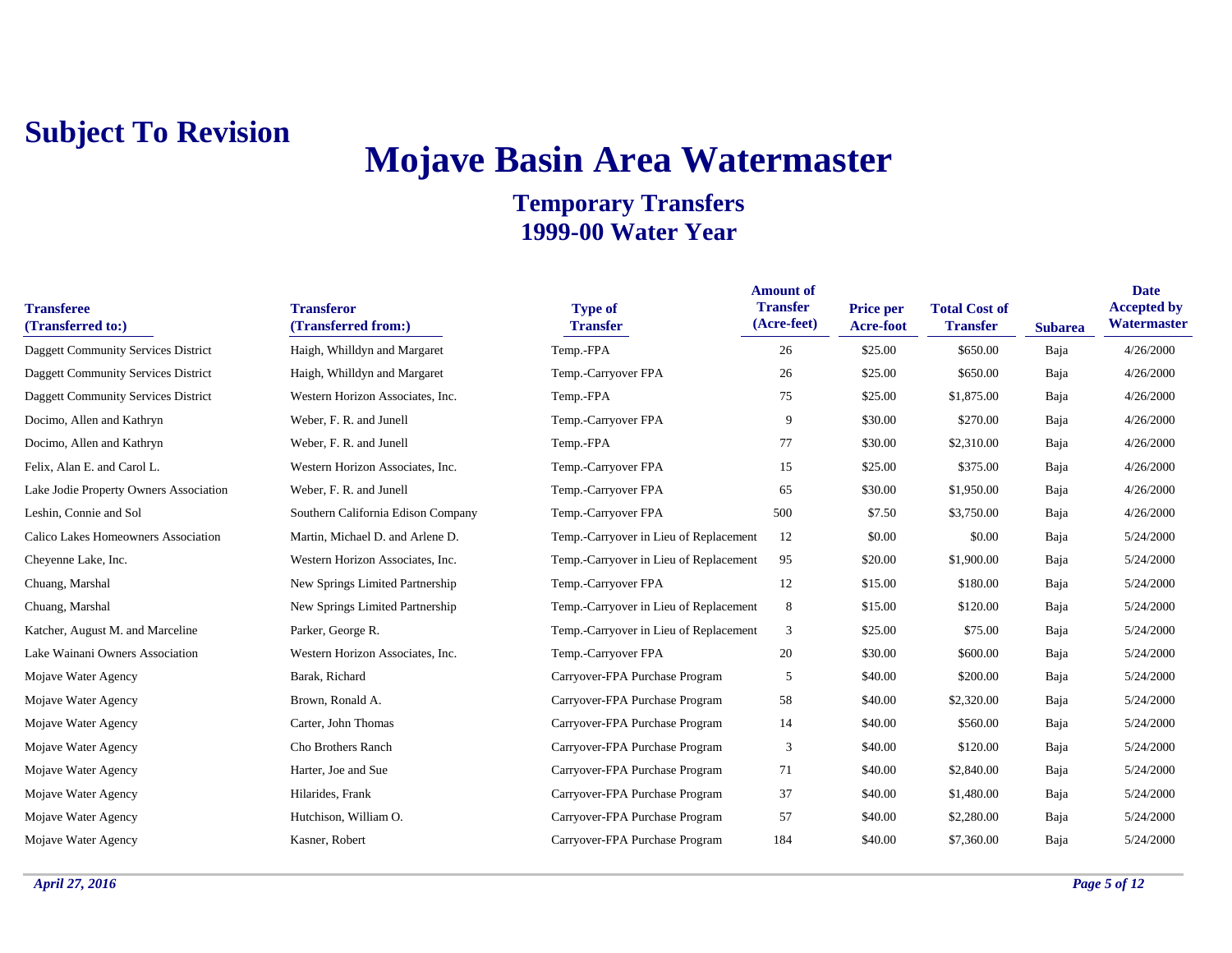## **Mojave Basin Area Watermaster**

| <b>Transferee</b><br>(Transferred to:) | <b>Transferor</b><br>(Transferred from:) | <b>Type of</b><br><b>Transfer</b>      | <b>Amount of</b><br><b>Transfer</b><br>(Acre-feet) | <b>Price per</b><br><b>Acre-foot</b> | <b>Total Cost of</b><br><b>Transfer</b> | <b>Subarea</b> | <b>Date</b><br><b>Accepted by</b><br>Watermaster |
|----------------------------------------|------------------------------------------|----------------------------------------|----------------------------------------------------|--------------------------------------|-----------------------------------------|----------------|--------------------------------------------------|
| Mojave Water Agency                    | Leshin, Connie and Sol                   | Carryover-FPA Purchase Program         | 76                                                 | \$40.00                              | \$3,040.00                              | Baja           | 5/24/2000                                        |
| Mojave Water Agency                    | Leshin, Sol                              | Carryover-FPA Purchase Program         | 98                                                 | \$40.00                              | \$3,920.00                              | Baja           | 5/24/2000                                        |
| Mojave Water Agency                    | Reeves, Richard                          | Carryover-FPA Purchase Program         | 11                                                 | \$40.00                              | \$440.00                                | Baja           | 5/24/2000                                        |
| Mojave Water Agency                    | Rossi, James L. and Naomi I.             | Carryover-FPA Purchase Program         | 17                                                 | \$40.00                              | \$680.00                                | Baja           | 5/24/2000                                        |
| Mojave Water Agency                    | Southern California Edison Company       | Carryover-FPA Purchase Program         | 241                                                | \$40.00                              | \$9,640.00                              | Baja           | 5/24/2000                                        |
| Mojave Water Agency                    | The 160 Newberry Ranch California, Ltd.  | Carryover-FPA Purchase Program         | 63                                                 | \$40.00                              | \$2,520.00                              | Baja           | 5/24/2000                                        |
| Mojave Water Agency                    | Van Diest, Cornelius                     | Carryover-FPA Purchase Program         | 17                                                 | \$40.00                              | \$680.00                                | Baja           | 5/24/2000                                        |
| Mojave Water Agency                    | Western Horizon Associates, Inc.         | Carryover-FPA Purchase Program         | 25                                                 | \$40.00                              | \$1,000.00                              | Baja           | 5/24/2000                                        |
| O. F. D. L., Inc.                      | Western Horizon Associates, Inc.         | Temp.-Carryover in Lieu of Replacement | 73                                                 | \$20.00                              | \$1,460.00                              | Baja           | 5/24/2000                                        |
| Randolph, Joan E.                      | Parker, George R.                        | Temp.-Carryover in Lieu of Replacement | 14                                                 | \$25.00                              | \$350.00                                | Baja           | 5/24/2000                                        |
| St. Antony Coptic Orthodox Monastery   | Western Horizon Associates, Inc.         | Temp.-Carryover in Lieu of Replacement | 73                                                 | \$30.00                              | \$2,190.00                              | Baja           | 5/24/2000                                        |
| Sundown Lakes, Inc.                    | Western Horizon Associates, Inc.         | Temp.-Carryover in Lieu of Replacement | 32                                                 | \$20.00                              | \$640.00                                | Baja           | 5/24/2000                                        |
| Sunray Energy, Inc.                    | Alta Power Generation L.L.C.             | Temp.-Carryover FPA                    | 350                                                | \$0.00                               | \$0.00                                  | Baja           | 5/24/2000                                        |
| <b>Western Rock Products</b>           | Ward, et al.                             | Temp.-Carryover in Lieu of Replacement | 17                                                 | \$30.00                              | \$510.00                                | Baja           | 5/24/2000                                        |
| Wet Set, Inc.                          | Western Horizon Associates, Inc.         | Temp.-Carryover in Lieu of Replacement | 42                                                 | \$20.00                              | \$840.00                                | Baja           | 5/24/2000                                        |
| WLSR, Inc.                             | Western Horizon Associates, Inc.         | Temp.-Carryover in Lieu of Replacement | 52                                                 | \$20.00                              | \$1,040.00                              | Baja           | 5/24/2000                                        |
| Woo, Chen                              | Hong, Paul B. and May                    | Temp.-Carryover in Lieu of Replacement | 6                                                  | \$40.00                              | \$240.00                                | Baja           | 5/24/2000                                        |
| Kasner, Robert                         | Van Diest, Cornelius                     | Temp.-Carryover FPA                    | 730                                                | \$0.00                               | \$0.00                                  | Baja           | 9/27/2000                                        |
| Leshin, Sol                            | Leshin, Connie and Sol                   | Temp.-Carryover FPA                    | 250                                                | \$0.00                               | \$0.00                                  | Baja           | 9/27/2000                                        |
| Levine, Leslie, Dr.                    | Harter, Joe and Sue                      | Temp.-Carryover FPA                    | 250                                                | \$0.00                               | \$0.00                                  | Baja           | 9/27/2000                                        |
| Triple H Partnership                   | Arguelles, Alfredo                       | Temp.-Carryover FPA                    | 100                                                | \$30.00                              | \$3,000.00                              | Baja           | 9/27/2000                                        |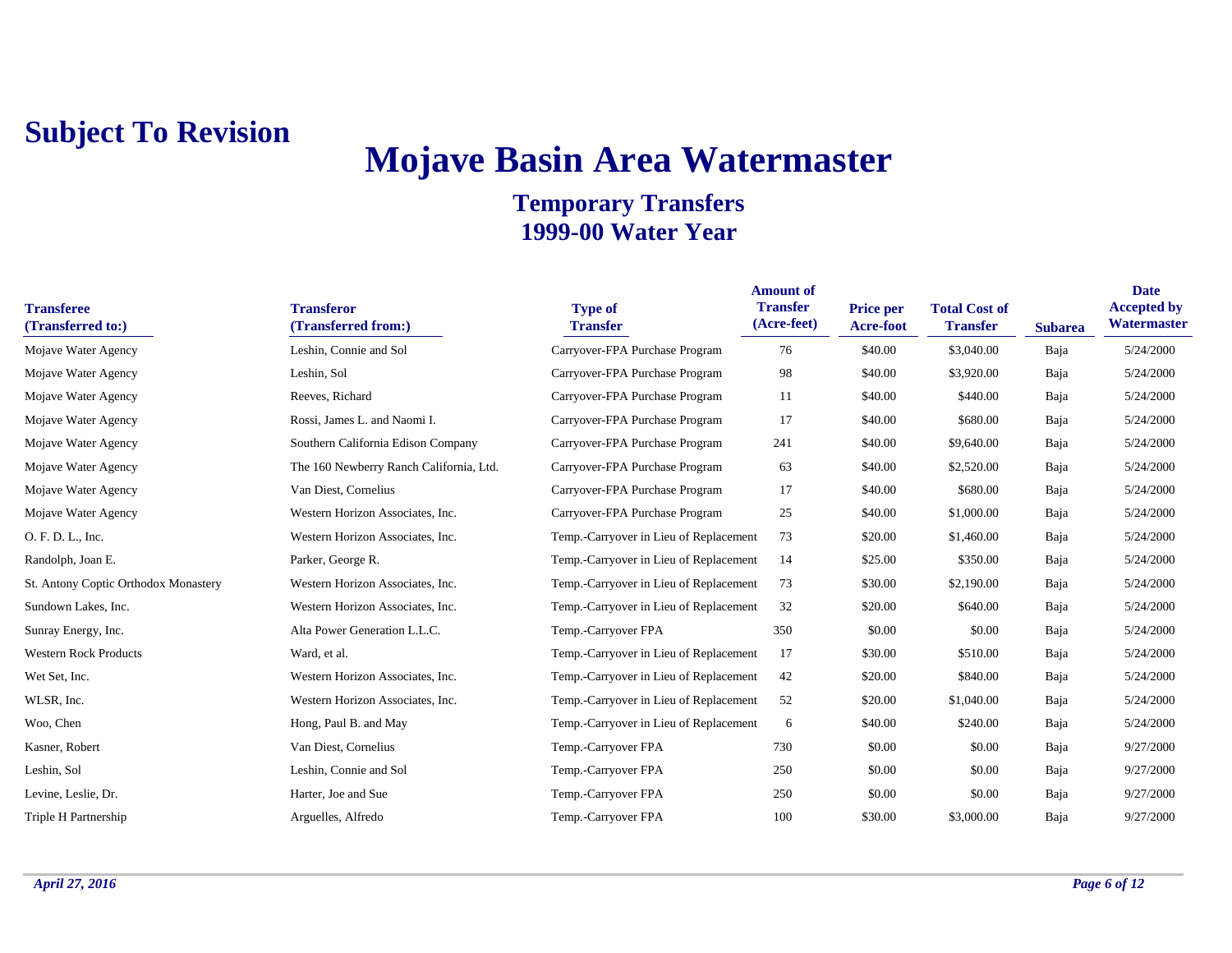

## **Mojave Basin Area Watermaster**

| <b>Transferee</b><br>(Transferred to:) | <b>Transferor</b><br>(Transferred from:) | Type of<br><b>Transfer</b> | Amount of<br><b>Transfer</b><br>(Acre-feet) | <b>Price per</b><br><b>Acre-foot</b> | <b>Total Cost of</b><br><b>Transfer</b> | <b>Subarea</b> | <b>Date</b><br><b>Accepted by</b><br>Watermaster |
|----------------------------------------|------------------------------------------|----------------------------|---------------------------------------------|--------------------------------------|-----------------------------------------|----------------|--------------------------------------------------|
|                                        |                                          | Baja Subtotal (43)         | 3,909                                       |                                      | \$64,055.00                             |                |                                                  |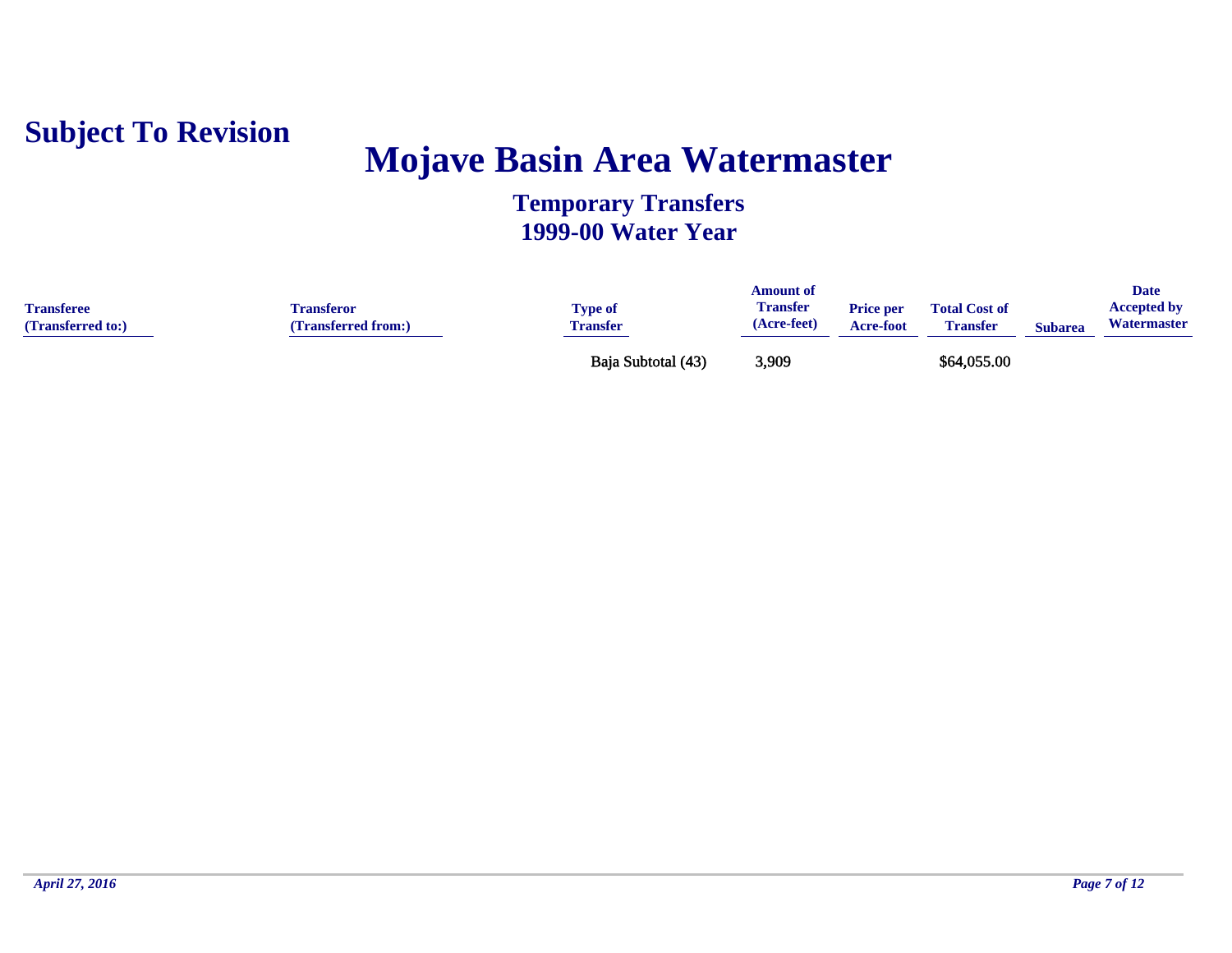## **Mojave Basin Area Watermaster**

| <b>Transferee</b><br>(Transferred to:)                                              | <b>Transferor</b><br>(Transferred from:) | <b>Type of</b><br><b>Transfer</b> | <b>Amount of</b><br><b>Transfer</b><br>(Acre-feet) | <b>Price per</b><br>Acre-foot | <b>Total Cost of</b><br><b>Transfer</b> | <b>Subarea</b> | <b>Date</b><br><b>Accepted by</b><br>Watermaster |
|-------------------------------------------------------------------------------------|------------------------------------------|-----------------------------------|----------------------------------------------------|-------------------------------|-----------------------------------------|----------------|--------------------------------------------------|
| Adelanto, City Of                                                                   | Pacific Gas and Electric                 | Temp.-Carryover in Lieu of Makeup | 261                                                | \$60.00                       | \$15,660.00                             | C/A            | 5/24/2000                                        |
| Adelanto, City Of                                                                   | Yang, Young Mo                           | Temp.-Carryover in Lieu of Makeup | 129                                                | \$60.00                       | \$7,740.00                              | C/A            | 5/24/2000                                        |
| Agcon, Inc.                                                                         | Pacific Gas and Electric                 | Temp.-Carryover in Lieu of Makeup | 13                                                 | \$60.00                       | \$780.00                                | C/A            | 5/24/2000                                        |
| Apple Valley Country Club                                                           | Hill, Melvin                             | Temp.-Carryover in Lieu of Makeup | 37                                                 | \$60.00                       | \$2,220.00                              | C/A            | 5/24/2000                                        |
| <b>Apple Valley Development</b>                                                     | Hill, Melvin                             | Temp.-Carryover in Lieu of Makeup | 19                                                 | \$60.00                       | \$1,140.00                              | C/A            | 5/24/2000                                        |
| Apple Valley Heights County Water District                                          | Hill, Melvin                             | Temp.-Carryover in Lieu of Makeup | 13                                                 | \$60.00                       | \$780.00                                | C/A            | 5/24/2000                                        |
| Apple Valley Ranchos Water Company                                                  | Apple Valley Ranchos Water Company       | Temp.-Carryover in Lieu of Makeup | 348                                                | \$0.00                        | \$0.00                                  | C/A            | 5/24/2000                                        |
| Apple Valley Ranchos Water Company                                                  | Hill, Melvin                             | Temp.-Carryover in Lieu of Makeup | 907                                                | \$60.00                       | \$54,420.00                             | C/A            | 5/24/2000                                        |
| Apple Valley Ranchos Water Company (Jess Ranch Wingthe Valley Ranchos Water Company |                                          | Temp.-Carryover in Lieu of Makeup | 152                                                | \$0.00                        | \$0.00                                  | C/A            | 5/24/2000                                        |
| <b>Baldy Mesa Water District</b>                                                    | Rios, Mariano V.                         | Temp.-Carryover in Lieu of Makeup | 90                                                 | \$60.00                       | \$5,400.00                              | C/A            | 5/24/2000                                        |
| <b>Baldy Mesa Water District</b>                                                    | Van Dam, Eldert and Susan                | Temp.-Carryover in Lieu of Makeup | 178                                                | \$60.00                       | \$10,680.00                             | C/A            | 5/24/2000                                        |
| Bryant, Jerry and Donna                                                             | Soppeland, Wayne                         | Temp.-Carryover in Lieu of Makeup | $\overline{4}$                                     | \$60.00                       | \$240.00                                | C/A            | 5/24/2000                                        |
| CDFG - Mojave Narrows Regional Park                                                 | Southern California Water Company        | Temp.-Carryover in Lieu of Makeup | 111                                                | \$0.00                        | \$0.00                                  | C/A            | 5/24/2000                                        |
| Dolch, Robert and Judy                                                              | Soppeland, Wayne                         | Temp.-Carryover in Lieu of Makeup | 8                                                  | \$60.00                       | \$480.00                                | C/A            | 5/24/2000                                        |
| Fisher, Jerome                                                                      | Soppeland, Wayne                         | Temp.-Carryover in Lieu of Makeup | 32                                                 | \$60.00                       | \$1,920.00                              | C/A            | 5/24/2000                                        |
| Hamilton Trust, Don and Ruth M.                                                     | Soppeland, Wayne                         | Temp.-Carryover in Lieu of Makeup | 5                                                  | \$60.00                       | \$300.00                                | C/A            | 5/24/2000                                        |
| Hamilton, et al.                                                                    | Soppeland, Wayne                         | Temp.-Carryover in Lieu of Makeup | 9                                                  | \$60.00                       | \$540.00                                | C/A            | 5/24/2000                                        |
| Hesperia Golf And Country Club                                                      | Rozell, James Robert                     | Temp.-Carryover in Lieu of Makeup | 56                                                 | \$60.00                       | \$3,360.00                              | C/A            | 5/24/2000                                        |
| Hesperia Water District                                                             | Brommer, Marvin                          | Temp.-Carryover in Lieu of Makeup | 289                                                | \$60.00                       | \$17,340.00                             | C/A            | 5/24/2000                                        |
| Hesperia Water District                                                             | Pacific Gas and Electric                 | Temp.-Carryover in Lieu of Makeup | 590                                                | \$60.00                       | \$35,400.00                             | C/A            | 5/24/2000                                        |
| Kemper Campbell Ranch                                                               | Soppeland, Wayne                         | Temp.-Carryover in Lieu of Makeup | 25                                                 | \$60.00                       | \$1,500.00                              | C/A            | 5/24/2000                                        |
| Luckey, Manley J.                                                                   | Soppeland, Wayne                         | Temp.-Carryover in Lieu of Makeup | 30                                                 | \$60.00                       | \$1,800.00                              | C/A            | 5/24/2000                                        |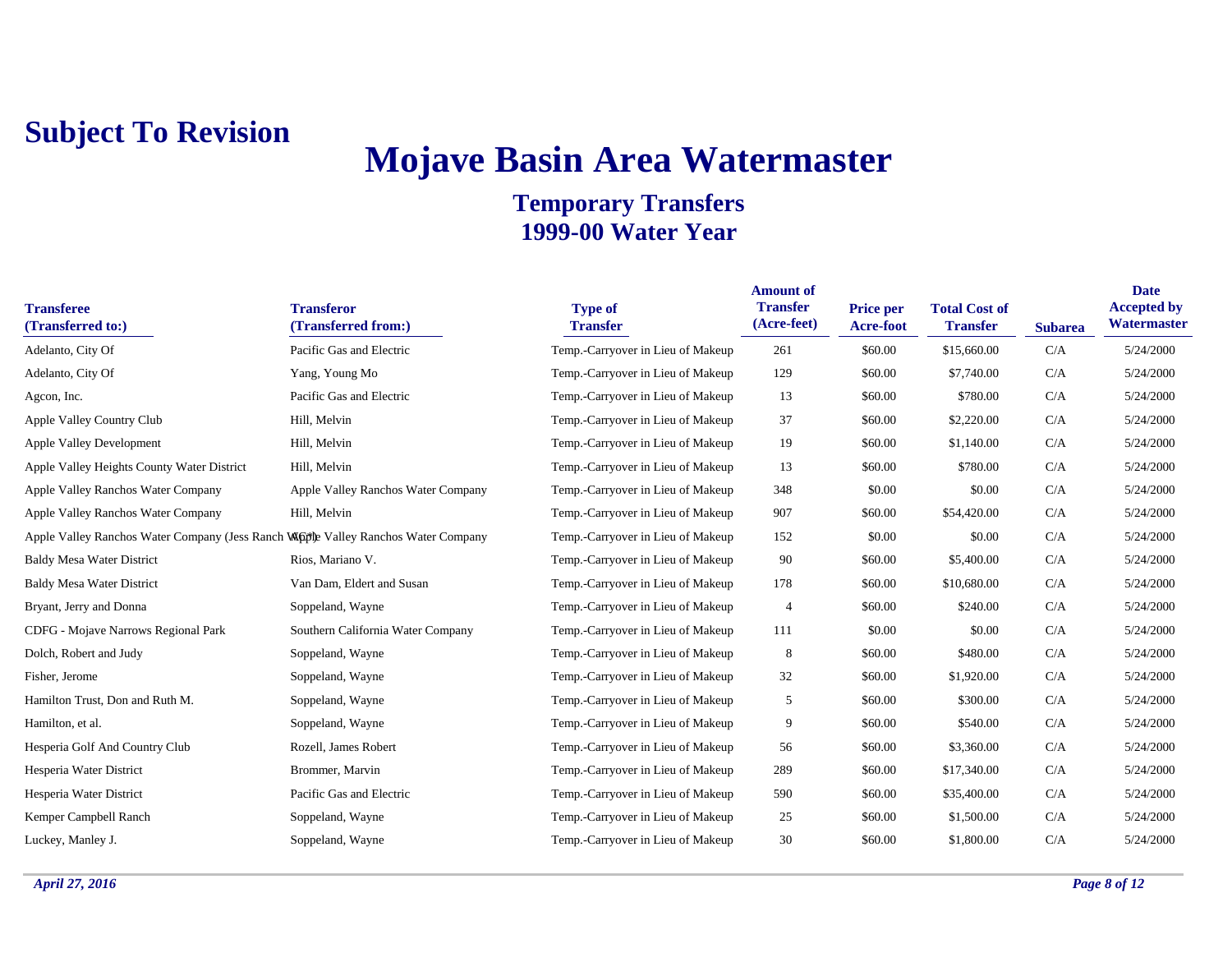## **Mojave Basin Area Watermaster**

| <b>Transferee</b><br>(Transferred to:)      | <b>Transferor</b><br>(Transferred from:)   | <b>Type of</b><br><b>Transfer</b> | <b>Amount of</b><br><b>Transfer</b><br>(Acre-feet) | <b>Price per</b><br><b>Acre-foot</b> | <b>Total Cost of</b><br><b>Transfer</b> | <b>Subarea</b> | <b>Date</b><br><b>Accepted by</b><br>Watermaster |
|---------------------------------------------|--------------------------------------------|-----------------------------------|----------------------------------------------------|--------------------------------------|-----------------------------------------|----------------|--------------------------------------------------|
| Mariana Ranchos County Water District       | Soppeland, Wayne                           | Temp.-Carryover in Lieu of Makeup | 19                                                 | \$60.00                              | \$1,140.00                              | C/A            | 5/24/2000                                        |
| Ormsby, Harry G.                            | Soppeland, Wayne                           | Temp.-Carryover in Lieu of Makeup | 18                                                 | \$60.00                              | \$1,080.00                              | C/A            | 5/24/2000                                        |
| Pettis Family Trust                         | Soppeland, Wayne                           | Temp.-Carryover in Lieu of Makeup | $\,8\,$                                            | \$60.00                              | \$480.00                                | C/A            | 5/24/2000                                        |
| Rancho Las Flores Ltd. Partnership          | Soppeland, Wayne                           | Temp.-Carryover in Lieu of Makeup | 83                                                 | \$60.00                              | \$4,980.00                              | C/A            | 5/24/2000                                        |
| Riverside Cement Company - Oro Grande Plant | Pacific Gas and Electric                   | Temp.-Carryover in Lieu of Makeup | 229                                                | \$60.00                              | \$13,740.00                             | C/A            | 5/24/2000                                        |
| Rudman, Robert T.                           | Soppeland, Wayne                           | Temp.-Carryover in Lieu of Makeup | 17                                                 | \$60.00                              | \$1,020.00                              | C/A            | 5/24/2000                                        |
| San Bernardino County Service Area 42       | Meyers, Lonnie                             | Temp.-Carryover in Lieu of Makeup | 14                                                 | \$60.00                              | \$840.00                                | C/A            | 5/24/2000                                        |
| San Bernardino County Service Area 64       | Soppeland, Wayne                           | Temp.-Carryover in Lieu of Makeup | 276                                                | \$60.00                              | \$16,560.00                             | C/A            | 5/24/2000                                        |
| San Bernardino County Service Area 70C      | Soppeland, Wayne                           | Temp.-Carryover in Lieu of Makeup | 169                                                | \$60.00                              | \$10,140.00                             | C/A            | 5/24/2000                                        |
| San Bernardino County Service Area 70J      | Soppeland, Wayne                           | Temp.-Carryover in Lieu of Makeup | 73                                                 | \$60.00                              | \$4,380.00                              | C/A            | 5/24/2000                                        |
| San Bernardino County Service Area 70L      | Soppeland, Wayne                           | Temp.-Carryover in Lieu of Makeup | 26                                                 | \$60.00                              | \$1,560.00                              | C/A            | 5/24/2000                                        |
| <b>Silver Lakes Association</b>             | McCollum, Charles L.                       | Temp.-Carryover in Lieu of Makeup | 247                                                | \$60.00                              | \$14,820.00                             | C/A            | 5/24/2000                                        |
| <b>Silver Lakes Association</b>             | Soppeland, Wayne                           | Temp.-Carryover in Lieu of Makeup | 65                                                 | \$60.00                              | \$3,900.00                              | C/A            | 5/24/2000                                        |
| Southdown California Cement, L.L.C.         | Pacific Gas and Electric                   | Temp.-Carryover in Lieu of Makeup | 110                                                | \$60.00                              | \$6,600.00                              | C/A            | 5/24/2000                                        |
| Southern California Water Company           | Southern California Water Company          | Temp.-Carryover in Lieu of Makeup | 68                                                 | \$0.00                               | \$0.00                                  | C/A            | 5/24/2000                                        |
| Spring Valley Lake Association              | Hanify, Michael D., dba - White Bear Ranch | Temp.-Carryover in Lieu of Makeup | 115                                                | \$60.00                              | \$6,900.00                              | C/A            | 5/24/2000                                        |
| Spring Valley Lake Association              | Soppeland, Wayne                           | Temp.-Carryover in Lieu of Makeup | 87                                                 | \$60.00                              | \$5,220.00                              | C/A            | 5/24/2000                                        |
| Spring Valley Lake Country Club             | Gaines, Jack and Mary                      | Temp.-Carryover in Lieu of Makeup | 36                                                 | \$60.00                              | \$2,160.00                              | C/A            | 5/24/2000                                        |
| Thompson, James A.                          | Soppeland, Wayne                           | Temp.-Carryover in Lieu of Makeup | 16                                                 | \$60.00                              | \$960.00                                | C/A            | 5/24/2000                                        |
| Thrasher, Gary                              | King, Genevieve E.                         | Temp.-Carryover in Lieu of Makeup | 14                                                 | \$35.00                              | \$490.00                                | C/A            | 5/24/2000                                        |
| Thunderbird County Water District           | Yang, Young Mo                             | Temp.-Carryover in Lieu of Makeup | 9                                                  | \$60.00                              | \$540.00                                | C/A            | 5/24/2000                                        |
| Van Leeuwen Family Trust                    | Soppeland, Wayne                           | Temp.-Carryover in Lieu of Makeup | 18                                                 | \$60.00                              | \$1,080.00                              | C/A            | 5/24/2000                                        |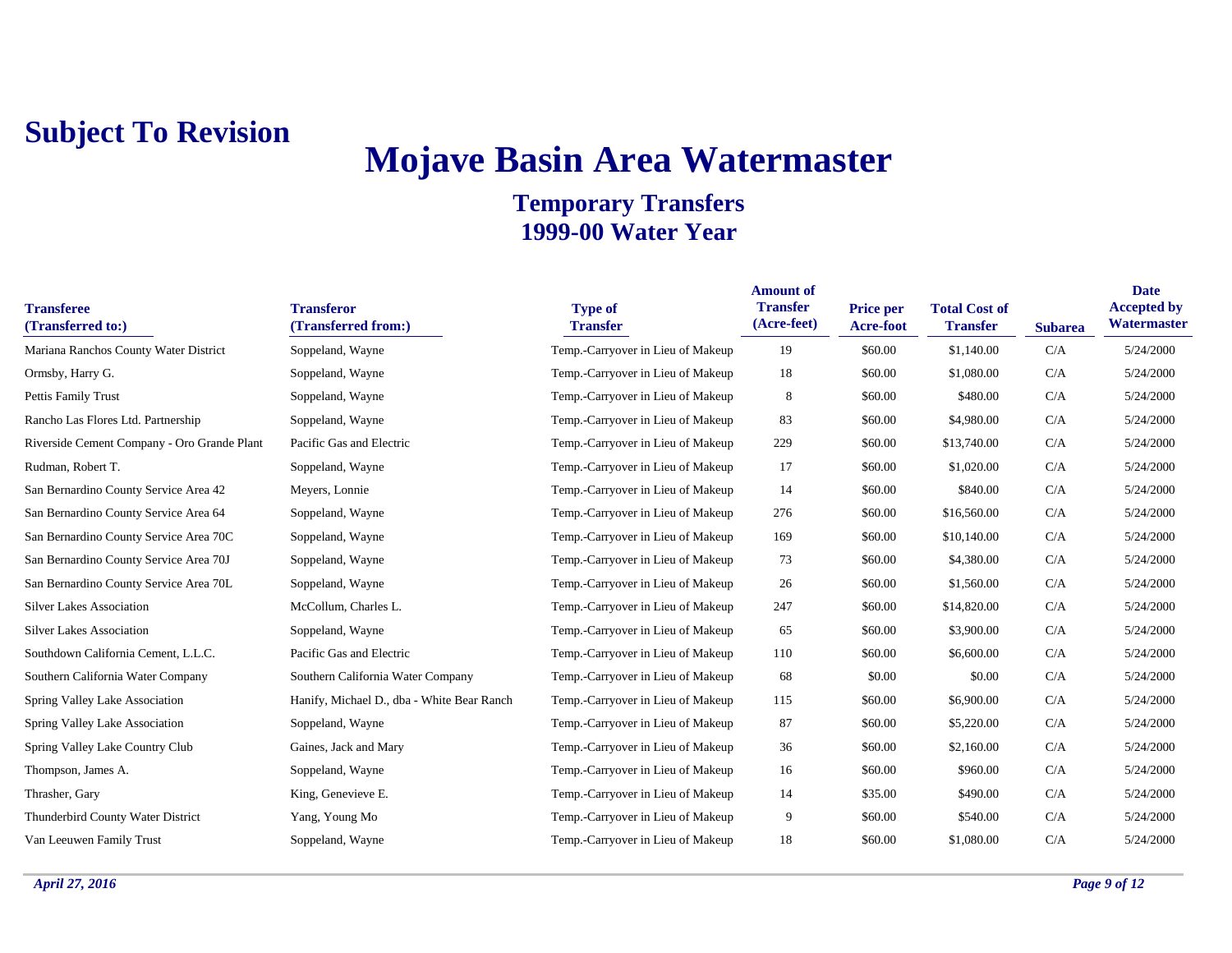## **Mojave Basin Area Watermaster**

| <b>Transferee</b><br>(Transferred to:)   | <b>Transferor</b><br>(Transferred from:) | <b>Type of</b><br><b>Transfer</b>      | <b>Amount of</b><br><b>Transfer</b><br>(Acre-feet) | <b>Price per</b><br><b>Acre-foot</b> | <b>Total Cost of</b><br><b>Transfer</b> | <b>Subarea</b> | <b>Date</b><br><b>Accepted by</b><br>Watermaster |
|------------------------------------------|------------------------------------------|----------------------------------------|----------------------------------------------------|--------------------------------------|-----------------------------------------|----------------|--------------------------------------------------|
| Victor Valley Community College District | Pacific Gas and Electric                 | Temp.-Carryover in Lieu of Makeup      | 24                                                 | \$60.00                              | \$1,440.00                              | C/A            | 5/24/2000                                        |
| Victor Valley Water District             | Van Leeuwen, John                        | Temp.-Carryover in Lieu of Makeup      | 1,192                                              | \$45.00                              | \$53,640.00                             | C/A            | 5/24/2000                                        |
| Victorville, City Of                     | Pacific Gas and Electric                 | Temp.-Carryover in Lieu of Makeup      | 47                                                 | \$60.00                              | \$2,820.00                              | C/A            | 5/24/2000                                        |
| Vogler, et al.                           | Soppeland, Wayne                         | Temp.-Carryover in Lieu of Makeup      | 4                                                  | \$60.00                              | \$240.00                                | C/A            | 5/24/2000                                        |
| Wackeen, Caesar                          | King, Genevieve E.                       | Temp.-Carryover in Lieu of Makeup      | 42                                                 | \$35.00                              | \$1,470.00                              | C/A            | 5/24/2000                                        |
|                                          |                                          | $C/A$ Subtotal $(49)$                  | 6,332                                              |                                      | \$319,900.00                            |                |                                                  |
| Mead, G. C.                              | Gaines, Jack and Mary                    | Temp.-FPA                              | 40                                                 | \$10.00                              | \$400.00                                | Centro         | 4/26/2000                                        |
| Soppeland, Wayne                         | Ykema Trust                              | Temp.-Carryover FPA                    | 525                                                | \$0.00                               | \$0.00                                  | Centro         | 4/26/2000                                        |
| Mojave Water Agency                      | Jordan, Raymond                          | Carryover-FPA Purchase Program         | 18                                                 | \$40.00                              | \$720.00                                | Centro         | 5/24/2000                                        |
| Sun 'N Sky Country Club                  | Justice, Chris                           | Temp.-Carryover in Lieu of Replacement | 69                                                 | \$60.00                              | \$4,140.00                              | Centro         | 5/24/2000                                        |
| Ykema Trust                              | Ramirez, Jaime and Alicia                | Temp.-Carryover FPA                    | 56                                                 | \$20.00                              | \$1,120.00                              | Centro         | 9/27/2000                                        |
|                                          |                                          | Centro Subtotal (5)                    | 708                                                |                                      | \$6,380.00                              |                |                                                  |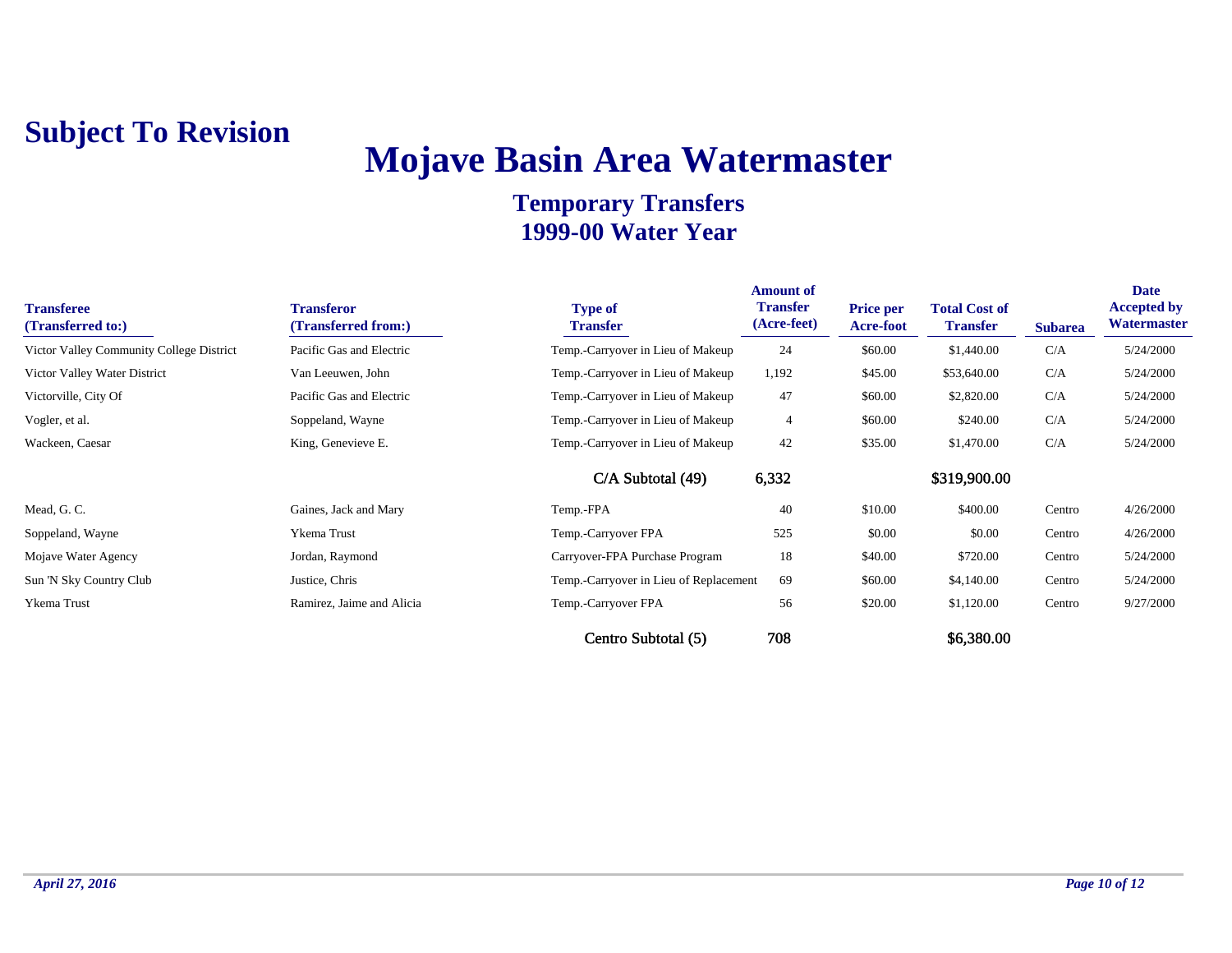## **Mojave Basin Area Watermaster**

| <b>Transferee</b><br>(Transferred to:) | <b>Transferor</b><br>(Transferred from:)           | <b>Type of</b><br><b>Transfer</b>      | <b>Amount of</b><br><b>Transfer</b><br>(Acre-feet) | <b>Price per</b><br>Acre-foot | <b>Total Cost of</b><br><b>Transfer</b> | <b>Subarea</b> | Date<br><b>Accepted by</b><br>Watermaster |
|----------------------------------------|----------------------------------------------------|----------------------------------------|----------------------------------------------------|-------------------------------|-----------------------------------------|----------------|-------------------------------------------|
| Specialty Minerals, Inc.               | Seals, Elizabeth A.                                | Temp.-Carryover FPA                    | 40                                                 | \$4.50                        | \$180.00                                | Este           | 4/26/2000                                 |
| Hitchin Lucerne, Inc.                  | Mitsubishi Cement Corporation                      | Temp.-Carryover FPA                    | 5                                                  | \$5.00                        | \$25.00                                 | Este           | 5/24/2000                                 |
| Juniper Riviera County Water District  | Mitsubishi Cement Corporation                      | Temp.-Carryover FPA                    | 23                                                 | \$5.00                        | \$115.00                                | Este           | 5/24/2000                                 |
| Lucerne Vista Mutual Water Company     | Mitsubishi Cement Corporation                      | Temp.-Carryover FPA                    | 6                                                  | \$5.00                        | \$30.00                                 | Este           | 5/24/2000                                 |
| Mojave Water Agency                    | Bell, Chuck                                        | Carryover-FPA Purchase Program         | 26                                                 | \$40.00                       | \$1,040.00                              | Este           | 5/24/2000                                 |
| Mojave Water Agency                    | <b>Club View Partners</b>                          | Carryover-FPA Purchase Program         | 28                                                 | \$40.00                       | \$1,120.00                              | Este           | 5/24/2000                                 |
| Mojave Water Agency                    | Hert, Scott                                        | Carryover-FPA Purchase Program         | 14                                                 | \$40.00                       | \$560.00                                | Este           | 5/24/2000                                 |
| Mojave Water Agency                    | Pettigrew, Dan                                     | Carryover-FPA Purchase Program         | 52                                                 | \$40.00                       | \$2,080.00                              | Este           | 5/24/2000                                 |
| Mojave Water Agency                    | Pettigrew, Howard L.                               | Carryover-FPA Purchase Program         | 56                                                 | \$40.00                       | \$2,240.00                              | Este           | 5/24/2000                                 |
| Reed, Mike                             | Mitsubishi Cement Corporation                      | Temp.-Carryover FPA                    | 26                                                 | \$5.00                        | \$130.00                                | Este           | 5/24/2000                                 |
| San Bernardino County Service Area 29  | Mitsubishi Cement Corporation                      | Temp.-Carryover in Lieu of Replacement | 17                                                 | \$5.00                        | \$85.00                                 | Este           | 5/24/2000                                 |
| San Bernardino County Service Area 29  | Mitsubishi Cement Corporation                      | Temp.-Carryover FPA                    | 23                                                 | \$5.00                        | \$115.00                                | Este           | 5/24/2000                                 |
| Southern California Water Company      | Mitsubishi Cement Corporation                      | Temp.-Carryover FPA                    | 50                                                 | \$5.00                        | \$250.00                                | Este           | 5/24/2000                                 |
| Specialty Minerals, Inc.               | The Cushenbury Trust, c/o Specialty Minerals, Inc. | Temp.-Carryover in Lieu of Replacement | $\overline{2}$                                     | \$0.00                        | \$0.00                                  | Este           | 5/24/2000                                 |
| Burns, Bobby J. and Evelyn J.          | Pettigrew, Dan                                     | Temp.-Carryover FPA                    | 100                                                | \$0.00                        | \$0.00                                  | Este           | 9/27/2000                                 |
|                                        |                                                    | Este Subtotal (15)                     | 468                                                |                               | \$7,970.00                              |                |                                           |